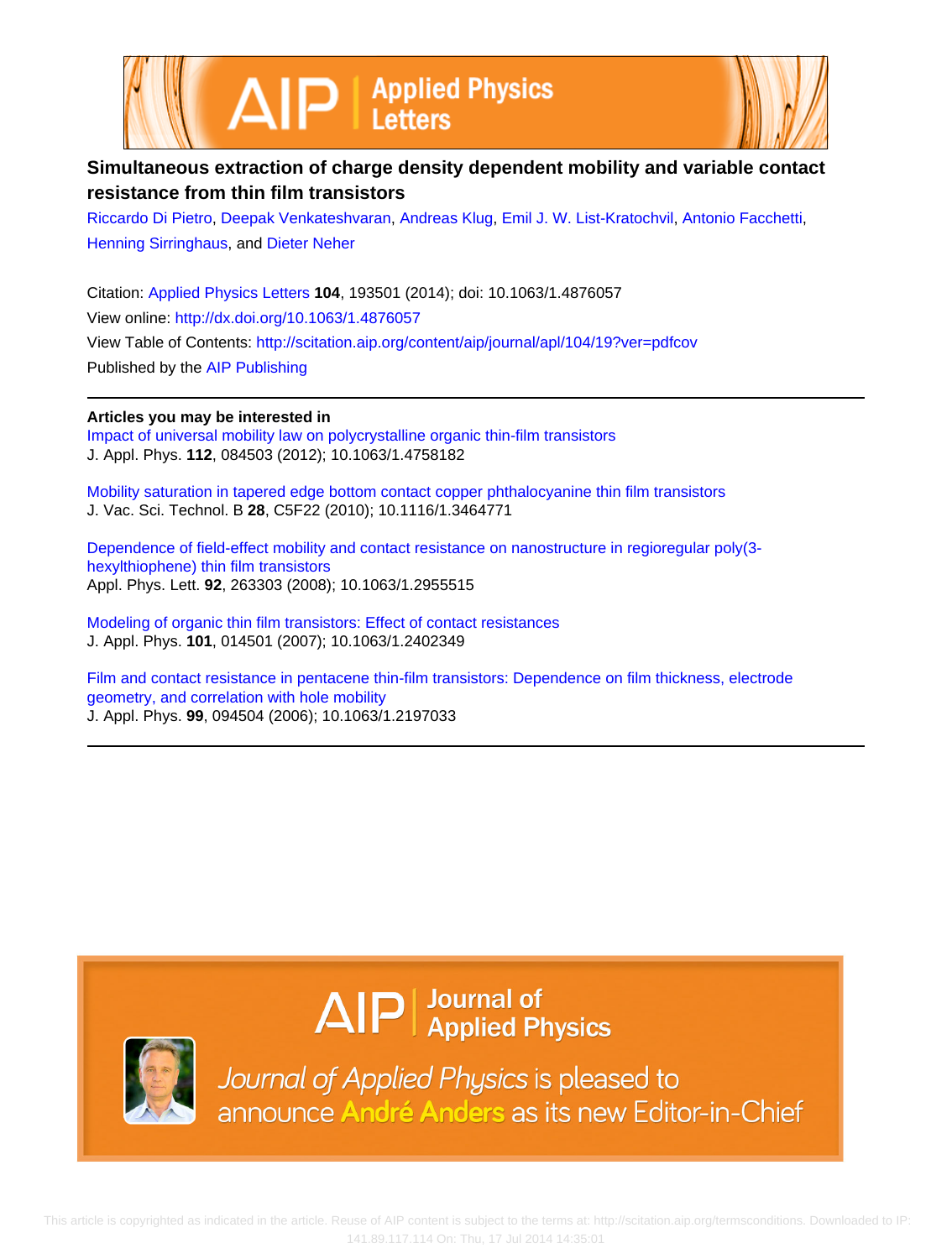

## [Simultaneous extraction of charge density dependent mobility and variable](http://dx.doi.org/10.1063/1.4876057) [contact resistance from thin film transistors](http://dx.doi.org/10.1063/1.4876057)

Riccardo Di Pietro,<sup>1,a)</sup> Deepak Venkateshvaran,<sup>2</sup> Andreas Klug,<sup>3</sup> Emil J. W. List-Kratochvil,<sup>3,4</sup> Antonio Facchetti,<sup>5</sup> Henning Sirringhaus,<sup>2</sup> and Dieter Neher<sup>1</sup> <sup>1</sup>Institut für Physik und Astronomie, Universität Potsdam, Karl-Liebknecht-Str. 24-25, 14476 Potsdam, Germany

 $^2$ Cavendish Laboratory, Cambridge University, J. J. Thomson Avenue, CB3 0HE Cambridge, United Kingdom NanoTecCenter Weiz Forschungsgesellschaft mbH, Franz-Pichler-Straße 32, A-8160 Weiz, Austria Institute of Solid State Physics, Graz University of Technology, Petersgasse 32, A-8010 Graz, Austria Polyera Corporation, 8045 Lamon Ave, STE 140, Skokie, Illinois 60077-5318, USA

(Received 28 January 2014; accepted 30 April 2014; published online 12 May 2014)

A model for the extraction of the charge density dependent mobility and variable contact resistance in thin film transistors is proposed by performing a full derivation of the current-voltage characteristics both in the linear and saturation regime of operation. The calculated values are validated against the ones obtained from direct experimental methods. This approach allows unambiguous determination of gate voltage dependent contact and channel resistance from the analysis of a single device. It solves the inconsistencies in the commonly accepted mobility extraction methods and provides additional possibilities for the analysis of the injection and transport processes in semiconducting materials. © 2014 AIP Publishing LLC. [\[http://dx.doi.org/10.1063/1.4876057](http://dx.doi.org/10.1063/1.4876057)]

Field-effect transistors (FETs) are one of the most widely used tools for the analysis of the charge transport properties of semiconducting materials.<sup>[1,2](#page-5-0)</sup> While the working principle is well understood and characterized, $3$  there is still no general analytical solution for the current voltage charac-teristics in presence of charge density dependent mobility,<sup>[4](#page-5-0)</sup> but only limited solutions for a specific functional dependence of mobility on gate voltage.<sup> $5-8$ </sup> The different effects of non-constant mobility in the linear and saturation regime of operation usually lead to different values for mobility extracted in the different regimes.<sup>[9](#page-5-0)</sup> To complicate matters even further, mobility extraction is also hindered by the presence of contact resistance, which is as well dependent on the regime of operation of the transistor $10,11$  and leads to artifacts in the mobility extraction procedure.

In order to disentangle the effects of charge density dependent mobility and contact resistance, several techniques have been developed $12$  from adaptations of the transmission line method  $(TLM)^{13-19}$  to more complex techniques such as four point probe (FPP) measurements<sup>[20–22](#page-5-0)</sup> and scanning Kelvin probe microscopy (SKPM).<sup>[23,24](#page-5-0)</sup> Although these techniques allow for a direct measurement of the two parameters, they either involve the comparison of multiple devices (TLM) or are limited to a specific device structure (FPP and SKPM), thus restricting their applicability only to a subset of possible device architectures. To bridge this gap, several analytical models have been proposed to extract the effects of contact resistance from the analysis of the electrical charac-teristics of working devices.<sup>[5,9,25](#page-5-0)–[28](#page-5-0)</sup> However, the analytical description is complicated by the fact that both mobility and contact resistance are usually both gate voltage dependent, and all the method proposed so far for mobility extraction either assume a constant contact resistance or they still require the comparison of devices with different channel lengths in order to separate the influence of the gate voltage on the two parameters.<sup>[27](#page-5-0)</sup> The role of gate voltage dependent contact resistance is examined in Ref. [9](#page-5-0); however, the equations are derived in the case of constant mobility.

In this letter, we report a derivation of the standard current-voltage equation for field-effect transistors<sup>[3](#page-5-0)</sup> including from the beginning a charge density dependent mobility  $\mu$ (V) and variable contact resistance, without the need to assume any a priori functional dependence of the two parameters on the applied voltages. We show how the explicit inclusion of  $\mu$ (V) introduces an additional correction factor in the extraction of the mobility from the saturation regime. A simple method to take into account this correction is proposed, and the obtained mobility is then used to accurately estimate the gate voltage dependent contact resistance for any given device geometry from the analysis of the linear transfer characteristics. By comparing the obtained values with experimental results obtained from gated FPP and gated TLM measurements, one finds that in all cases, the calculated contact resistance and mobility agree both in magnitude and in charge density dependence with those results. The gained flexibility (only the standard saturation and linear transfer characteristics need to be acquired) is demonstrated in the analysis of the influence of organic semiconductor thickness and processing conditions on contact resistivity.

Figure [1](#page-2-0) shows a schematic of a field-effect transistor together with the equivalent circuit and all the relevant parameters used in the text. The transistor is operated in a common source configuration ( $V_S = 0$  V). In the following derivation, each potential is written either as  $V_X$ , the potential at position  $X$  with respect to the ground, or  $V_{XY}$ , the potential difference between two points  $X$  and  $Y$ , with the exception of  $V(x)$  which represents the potential along the channel a)[dipietro@uni-potsdam.de](mailto:dipietro@uni-potsdam.de) example is the control of the derivation is performed for simplicity and  $\Gamma$  referred to ground. The derivation is performed for simplicity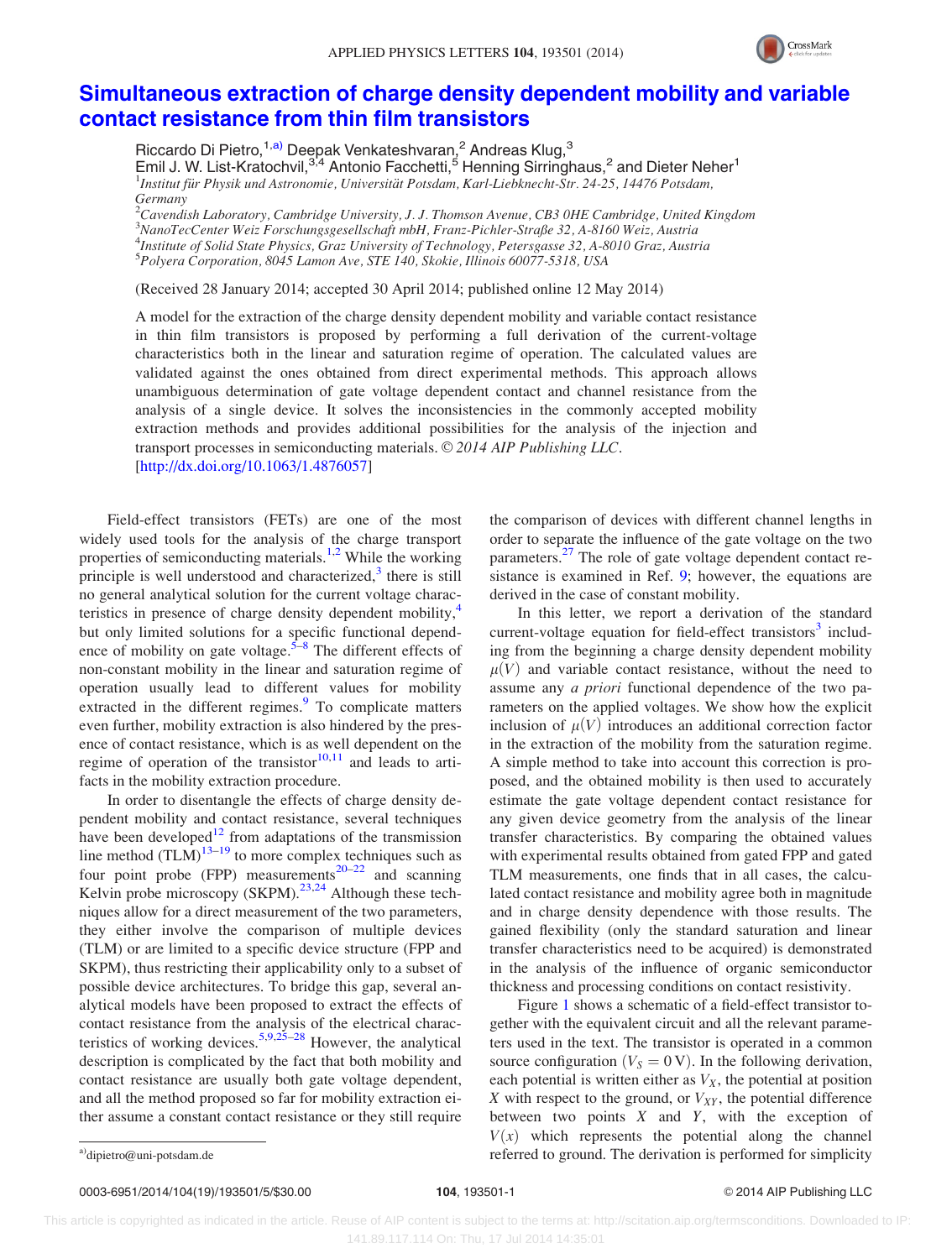<span id="page-2-0"></span>

FIG. 1. (a) Schematic cross-section of a bottom-contact top-gate transistor and (b) equivalent circuit of the transistor used to include the effect of source  $(R<sub>S</sub>)$  and drain  $(R<sub>D</sub>)$  resistance (gate voltage dependent). The different elements of the circuit represent different parts of the real device, with the points at which the voltage is evaluated marked in both schemes.

considering the onset voltage  $V_{on}$  for charge accumulation equal to 0, but the results can be easily extended to the general case without modification, by substituting  $V_G$  with  $\hat{V}_G = V_G - V_{on}$ . The full mathematical derivation is reported in the supplementary material.<sup>29</sup>

The charge sheet model together with the gradual chan-nel approximation<sup>[30](#page-5-0)</sup> allows the charge density per unit area q at position x along the channel to be defined as

$$
q(V_G - V(x)) = C_i \cdot (V_G - V(x)),
$$
 (1)

where  $C_i$  is the geometric capacitance per unit area in the accumulation regime  $(|V_G| \geq |V(x)|)$ . As usually observed in organic and oxide semiconductors, field-effect mobility is dependent on charge density. In order to account for this, we introduce an effective mobility  $\mu_{eff}(V)$ , defined as the average of the charge density dependent mobility  $\mu(v)$  over the charge accumulated at point  $x$  for a given voltage difference  $V_G - V(x)$  across the dielectric layer

$$
\mu_{eff}(V_G - V(x)) = \frac{\int_0^q \mu(\rho)d\rho}{q} = \frac{\int_0^{(V_G - V(x))} \mu(v)dv}{(V_G - V(x))}.
$$
 (2)

Note that  $\mu$  is an explicit function of the local charge carrier density  $q$ , but because of the strictly linear dependence of  $q$ on the voltage drop across the insulator  $(Eq. (1))$ , it is always written as  $\mu(v)$  throughout the following analysis.

Using the effective mobility to calculate the drift current in the transistor channel, the current voltage equation is obtained

$$
I = \frac{W}{L} C_i \int_{V_{S^*}}^{V_{D^*}} \left( \int_0^{(V_G - V(x))} \mu(v) dv \right) dV(x), \tag{3}
$$

where W and L are the width and length of the transistor's channel and  $V_{S^*}$  and  $V_{D^*}$  (the effective source and drain potentials) are left unknown.

We first focus on how  $\mu(\nu)$  affects the analysis of the saturation transfer characteristics. In the saturation regime, it is safe to assume  $V_{D^*} = V_G$  due to the channel being pinched-off close to the drain electrode. The charge density dependent mobility can be obtained starting from Eq. (3), by evaluating  $\left(\frac{d\sqrt{l}}{dV_c}\right)$  $dV_G$  $(1/\pi)^2$ with the help of a Taylor expansion of  $\int_0^{(V_G - V(x))} \mu(v) dv$ . We assume that the increase of the voltage drop due to source resistance with the applied gate voltage is limited

$$
\frac{dV_S*}{dV_G} \ll 1. \tag{4}
$$

SKPM measurements performed in the saturation regime $31,32$ show that condition  $(4)$  is usually fulfilled, due to the higher resistance of the channel in the saturation regime of operation. By including a charge density dependent mobility, an additional correction factor  $k(V_G)$  is introduced in the equation for the mobility extraction (supplementary material, Sec. 1, Ref. [29](#page-5-0))

$$
\left(\frac{d\sqrt{I}}{dV_G}\right)^2 = \frac{W}{2L}C_i\mu(V_G) \cdot k(V_G).
$$
\n(5)

The correction factor is in general not constant and dependent on the particular shape of  $\mu(V_G)$ . It is easy to show how for  $\mu(V_G) = \alpha(V_G)^\beta$  (power laws are usually employed to approximate charge density dependent mobility in organic FETs<sup>5,27</sup>) Eq. (5) becomes (supplementary material, Sec. 2, Ref. [29\)](#page-5-0)

$$
\left(\frac{d\sqrt{I}}{dV_G}\right)^2 = \frac{W}{2L}C_i\mu(V_G)\frac{(\beta+2)}{2(\beta+1)},
$$
\n(6)

with a gate voltage independent correction factor equal to

$$
k = \frac{\beta + 2}{2(\beta + 1)}.
$$
\n(7)

For positive values of  $\beta$  (mobility increasing with charge density<sup>[4,33](#page-5-0)</sup>), k will be limited between 1 ( $\beta = 0$ ) and 0.5  $(\beta \rightarrow \infty)$ . As it is always possible to approximate the gate voltage dependence of the mobility in the form of a polynomial function, for any monotonically increasing function, the following inequality holds true:

$$
0.5 \le k(V_G) \le 1 \,\forall\, V_G. \tag{8}
$$

It is, therefore, possible to obtain an average value of  $k$  by simply fitting  $\left(\frac{d\sqrt{l}}{dV_c}\right)$  $dV_G$  $\frac{1}{(1-5)}$  2 with a power law function and using the extracted value of  $\beta$  to calculate k (supplementary material, Sec. 4, Ref. [29\)](#page-5-0). Although a power law is used to extract the correction factor, this method gives the possibility to extract the value of the gate voltage dependent mobility without forcing any *a priori* explicit functional dependence. The consistency of the results is shown by its agreement with the second derivative method (Figure S1, supplementary material, Ref. [29\)](#page-5-0). The standard saturation mobility equation which neglects this correction factor will lead to an underestimation of the gate voltage dependent mobility. $34$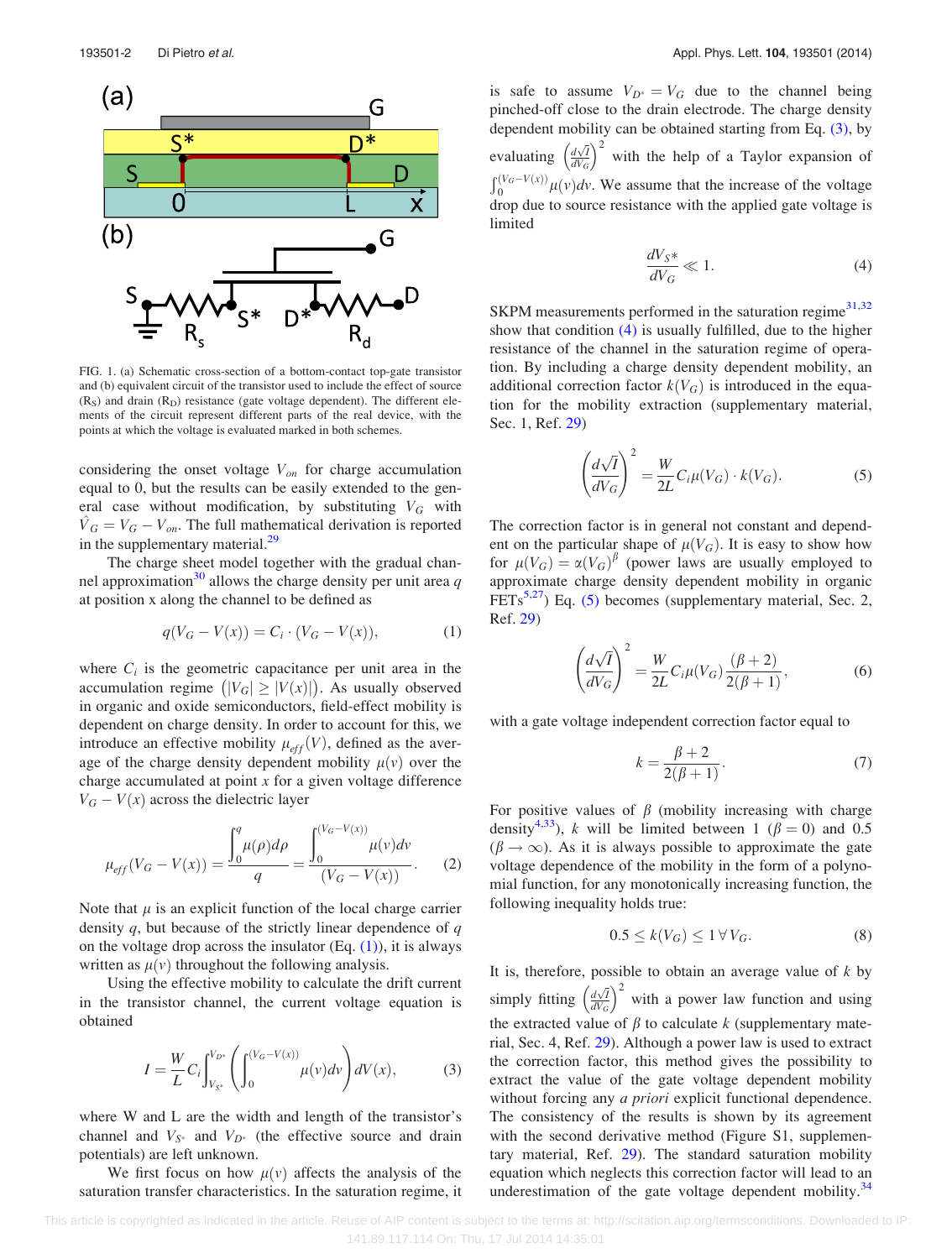<span id="page-3-0"></span>The actual value of the onset voltage $<sup>9</sup>$  $<sup>9</sup>$  $<sup>9</sup>$  can be easily esti-</sup> mated *a posteriori* from the  $\mu(V_G)$  curve, as the voltage at which the mobility rises above the noise level.

The accurate estimation of the charge density dependent mobility in the saturation regime allows determining the actual potential drop along the channel from the first derivative of the current against the gate voltage in the linear regime of operation ( $V_D \ll V_G$ )

$$
\frac{dI}{dV_G} \cong \frac{W}{L} C_i \mu(V_G) V_{D^*S^*},\tag{9}
$$

where all the terms containing  $\frac{dV_{D^*S^*}}{dV_G}$  are neglected, and only the first term of the Taylor series expansion is considered (supplementary material, Sec. 3, Ref. [29\)](#page-5-0).

Under the above mentioned conditions, the quantity  $\mu(V_G)$  appearing in Eqs. [\(5\)](#page-2-0) and (9) is the same one. It is, therefore, straightforward to obtain the channel voltage  $V_{D^*S^*}$ from the ratio of Eq.  $(9)$  and Eq.  $(6)$ 

$$
\frac{\frac{dI_{lin}}{dV_G} \cdot k}{2\left(\frac{d\sqrt{I_{sat}}}{dV_G}\right)^2} \cong V_{D^*S^*}(V_G). \tag{10}
$$

Knowing the voltage drop along the channel, it is possible to estimate the total contact resistance  $R_C = R_S + R_D$  by simply dividing the voltage drop at the contacts by the measured current, without assuming any specific dependence on the gate voltage

$$
R_C(V_G, V_{DS}) = \frac{(V_{DS} - V_{D^*S^*}(V_G))}{I_d^{lin}},\tag{11}
$$

where the dependence of  $R_C$  on  $V_G$  and  $V_{DS}$  is evident. The possibility of extracting  $R_C(V_G, V_{DS})$  and charge density dependent  $\mu(V_G)$  for any transistor geometry and without requiring any additional measurement makes this approach extremely versatile. Equation [\(4\)](#page-2-0) is the only extra assumption required in order for the model to provide consistent results.

When comparing results obtained from the analysis of output and transfer curves, one has to note that the former leads to the determination of the effective mobility, as shown here in the case of no contact resistance

$$
\left. \frac{dI}{dV_D} \right|_{V_D \to 0} = \frac{W}{L} C_i \cdot V_G \cdot \mu_{eff}(V_G),\tag{12}
$$

so that Eq. [\(2\)](#page-2-0) is required in order to compare the obtained values.

The validity of this model is now assessed by preparing FPP field-effect transistors and a set of different channel length transistors for gated-TLM characterization, where experimental and analytical extraction methods can be compared on the very same device using the same set of measurements. All devices were prepared on photolithographically defined gold source-drain electrodes on glass substrates, using either poly[2,5-bis(3-tetradecylthiophen-2-yl)thieno[3,2-b]thiophene]  $(pBTTT)^{35}$  $(pBTTT)^{35}$  $(pBTTT)^{35}$  or poly $\{[N,N'-bis(2-octyldodecyl)-naphthalene-1,$ 4,5,8-bis(dicarboximide)-2,6-diyl]-alt-5,5'-(2,2'-bithiophene)}

 $(P(NDI2OD-T2)<sup>36</sup>$  as semiconducting layer, poly(methylmethacrylate) (PMMA,  $\varepsilon_r = 3.6$ ) as dielectric layer, and aluminum as gate electrode (full details on device preparation and geometry are available in the supplementary material, Sec. 5, Ref. [29](#page-5-0)).

In Figures  $2(a)$  and  $2(b)$ , the charge density dependent mobility extracted from the FPP measurement in the linear regime (using the linear extrapolation of the channel poten-tial<sup>[20](#page-5-0)</sup> together with Eq.  $(9)$ ) is compared with the mobility extracted from the saturation transfer characteristics using Eq. [\(6\)](#page-2-0). In the case of pBTTT, the agreement between the two methods is particularly good for  $V_{DS} = -10 \text{ V}$ , while the experimental curve for  $V_{DS} = -5$  V suffers from a slightly offset voltage measured on the voltage probe close to the source. The agreement is slightly less good for P(NDI2OD-T2), with the mobility extracted from Eq. [\(6\)](#page-2-0) underestimating the value obtained from the FPP measurements at low gate voltages (supplementary material, Sec. 6, Ref. [29\)](#page-5-0).

In Figures  $2(c)$  and  $2(d)$ , the extracted value for the contact resistance is shown both for the FPP measurements and using Eq. (11), the latter demonstrating how the analytical method recovers the full dependence of  $R_C$  on both  $V_{DS}$  and  $V_{GS}$ . For the pBTTT device, the agreement is very good through the whole range (the traces overlap for most of the graphs), with the exception of the experimental measurement at  $V_{DS} = -5$  V which again suffers from the offset on the voltage measured on the source probe (hence the drop in the measured contact resistance). Also for P(NDI2OD-T2) (Figure  $2(d)$ ), the agreement with the experimental data is particularly good at high gate voltages ( $V_G \geq 20$  V). At low



FIG. 2. Comparison of the mobility extracted from the four point probe measurement (lines + symbols) for  $|V_{DS}| = 5$  V and  $|V_{DS}| = 10$  V, positive for P(NDI2OD-T2) and negative for pBTTT and the charge density dependent mobility extracted from the transfer characteristics of a single transistor using Eq. [\(6\)](#page-2-0) (black line) for p-type (a) (pBTTT) and n-type (b) (P(NDI2OD-T2). (c) and (d) Comparison of the contact resistance extracted with the four point probe (lines  $+$  symbols) and our model (black line), for pBTTT and P(NDI2OD-T2), respectively. Curves for  $|V_{DS}| = 10 \text{ V}$  are offset by two orders of magnitude for clarity.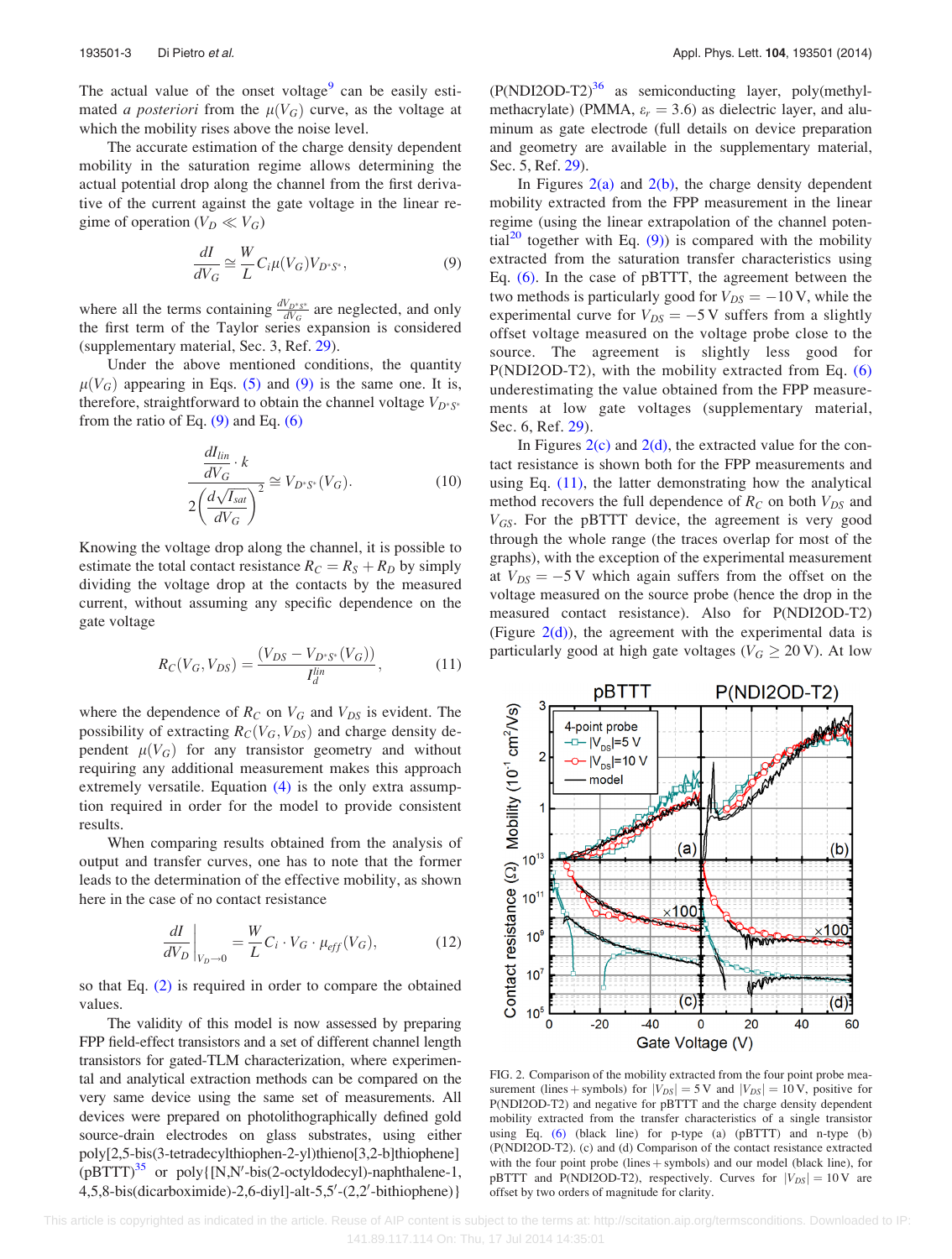gate voltages, the saturation mobility becomes equal or lower than the linear one (Figure S3, supplementary material, Ref. [29](#page-5-0)) leading to a negative contact resistance, which might be related to the condition in Eq. [\(4\)](#page-2-0) not being met for this device at low gate voltages, probably due to some degradation occurring during the patterning process (the P(NDI2OD-T2) devices used for TLM characterization do not show this effect). $37$ 

The main limiting factor determining the uncertainty in the calculated parameters is the accuracy of the measurement setup (the relative error on current measurement for the measurement setup is  $\xi_i \cong 10^{-3}$ ), since the uncertainty in the estimation of channel dimensions and capacitance will have the same impact on calculated and measured values, canceling out when comparing the results. Taking into account the numerical derivation, the final accuracy  $\zeta_c$  is usually between 3% and 10% for both mobility and contact resistance (a detailed analysis of the uncertainty for the FPP measurement is reported in the supplementary material, Sec. 7, Ref. [29](#page-5-0)). While at low voltages the differences between measured and calculated values are significant for the reasons explained in the previous paragraph, at high gate voltages, the difference between calculated and measured parameters is always lower than  $2 \cdot \xi_C$ , with the proposed method extracting values that are in full agreement with the ones obtained by direct experimental methods.

We performed a similar comparison with the TLM.<sup>[38](#page-5-0)</sup> The total resistance for a set of P(NDI2OD-T2) transistors against different channel lengths, extracted for different gate voltages from the slope of the output curve between  $V_{DS} =$ 1 V and  $V_{DS} = 4$  V (supplementary material, Sec. 8, Ref. [29](#page-5-0)), has been fitted with a straight line according to the standard TLM equation (note the use of the effective mobility, according to Eq.  $(12)^{39}$  $(12)^{39}$  $(12)^{39}$ 

$$
R_D = R_C + \frac{L}{WC_i(V_G - V_{on})\mu_{eff}}.
$$
\n(13)

Figures  $3(a)$  and  $3(b)$  show contact resistance and charge density dependent mobility, respectively, extracted from the TLM measurements and using the analytical model for devices with 5  $\mu$ m and 12  $\mu$ m channel length. As can be seen, the contact resistance extracted from the analytical method has the same gate voltage dependence as the values extracted from the TLM analysis. The different gate voltage dependence of contact resistance compared to the 4 point probe devices (Figure [2](#page-3-0)) is due to the much larger overlap between the gate and source-drain electrodes in the TLM devices, leading to a much longer effective contact length. The contact resistance extracted for the  $5 \mu m$  channel device is slightly lower than for the  $12 \mu m$  one, which is probably due to device to device variation. In Figure  $3(b)$ , the mobility extracted by the two methods are compared, showing how the mobility extracted from the TLM analysis correctly matches with the effective mobility (calculated using Eq.  $(2)$ ).

In Figure 4, the developed model is used to study the dependence of contact resistivity on the thickness of the semiconducting layer (at  $V_G = 58 \text{ V}$ ) for two sets of P(NDI2OD-T2) transistors with different preparation



FIG. 3. (a) Comparison of the contact resistance of P(NDI2OD-T2) transistors extracted with the TLM and with our model for the transistors with channel length of 5  $\mu$ m and 12  $\mu$ m. Error bars, shown only for the 5  $\mu$ m channel for clarity, are similar for the  $12 \mu m$  channel length. (b) Comparison of the mobility extracted from the slope of the TLM plots and the charge density dependent and effective field-effect mobility calculated using the analytical model for the  $5 \mu$ m channel transistor.

conditions (a scenario where TLM measurement would be unpractical for the high number of devices required and four point probe would be complicated by the thickness of some of the measured devices). We compared a set of devices prepared using chlorobenzene (CB), a solvent that promotes strong aggregation in the polymer film and produces films with high electron mobility ( $\sim 0.2$  cm<sup>2</sup>/Vs) and a face-on orientation of the polymer chains with respect to the substrate, with a set of devices prepared using a 1:1 mixture of chloronaphthalene:xylene (CN:Xyl), which inhibits aggregation, leading to films with lower charge carrier mobility  $(\sim 0.06$  $\text{cm}^2$ /Vs) and edge-on orientation of the polymer chains.<sup>[40,41](#page-5-0)</sup> Contact resistivity was obtained from the contact resistance values using the current crowding model proposed by Chiang et  $al.^{18}$  $al.^{18}$  $al.^{18}$  As expected from the different device preparation conditions, for large thicknesses, there is a clear difference in contact resistivity due to the higher bulk resistivity of the CN:Xyl films. However, for film thicknesses of roughly 40 nm, contact resistance of both films becomes



FIG. 4. Contact resistivity at  $V_G = 58$  V for P(NDI2OD-T2) transistors with different thicknesses of the organic semiconductor layer, showing the influence of the increased bulk resistance on contact resistivity. The difference in bulk conductivity between face-on and edge-on polymer chains is lost for thinner films, suggesting an altogether different morphology on top of the gold source drain electrodes.